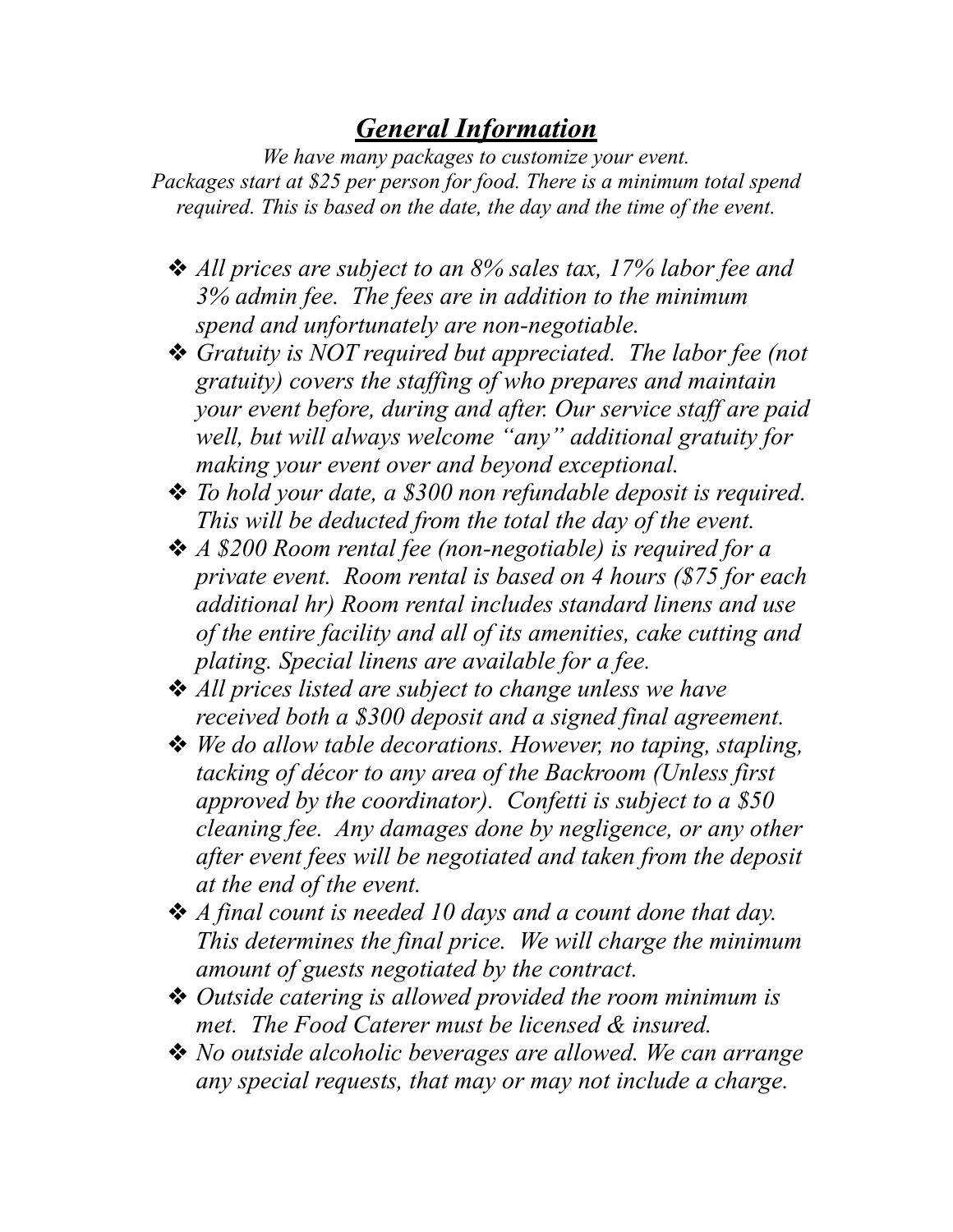*The Backroom Breakfast- \$25 per person Chef's choice of assorted breakfast breads and bagels, butter, cream cheese and seasonal fruit. Fresh scrambled eggs, smoked bacon or sausage links and home-style potatoes. Freshly brewed coffee, assorted teas, orange and cranberry juice. Add Gravlax for \$4 extra per person* 

> *Breakfast Enhancements \$100 chef fee plus \$5 extra per person*

*Omelet station Made to order with plenty of meats, vegetables and cheeses.* 

*Waffle Station* 

*Freshly made waffles with assorted garnishes Accompanied with warm syrup, butter and whipped cream*

*Pancake Station*

*Cooked to order pancakes with assorted garnishes Accompanied with warm syrup, butter and whipped cream* 

> *Brunch Buffet Starting at \$35 per person*

*Includes house salad with ranch and Italian dressing, rolls with butter, coffee, tea, soda*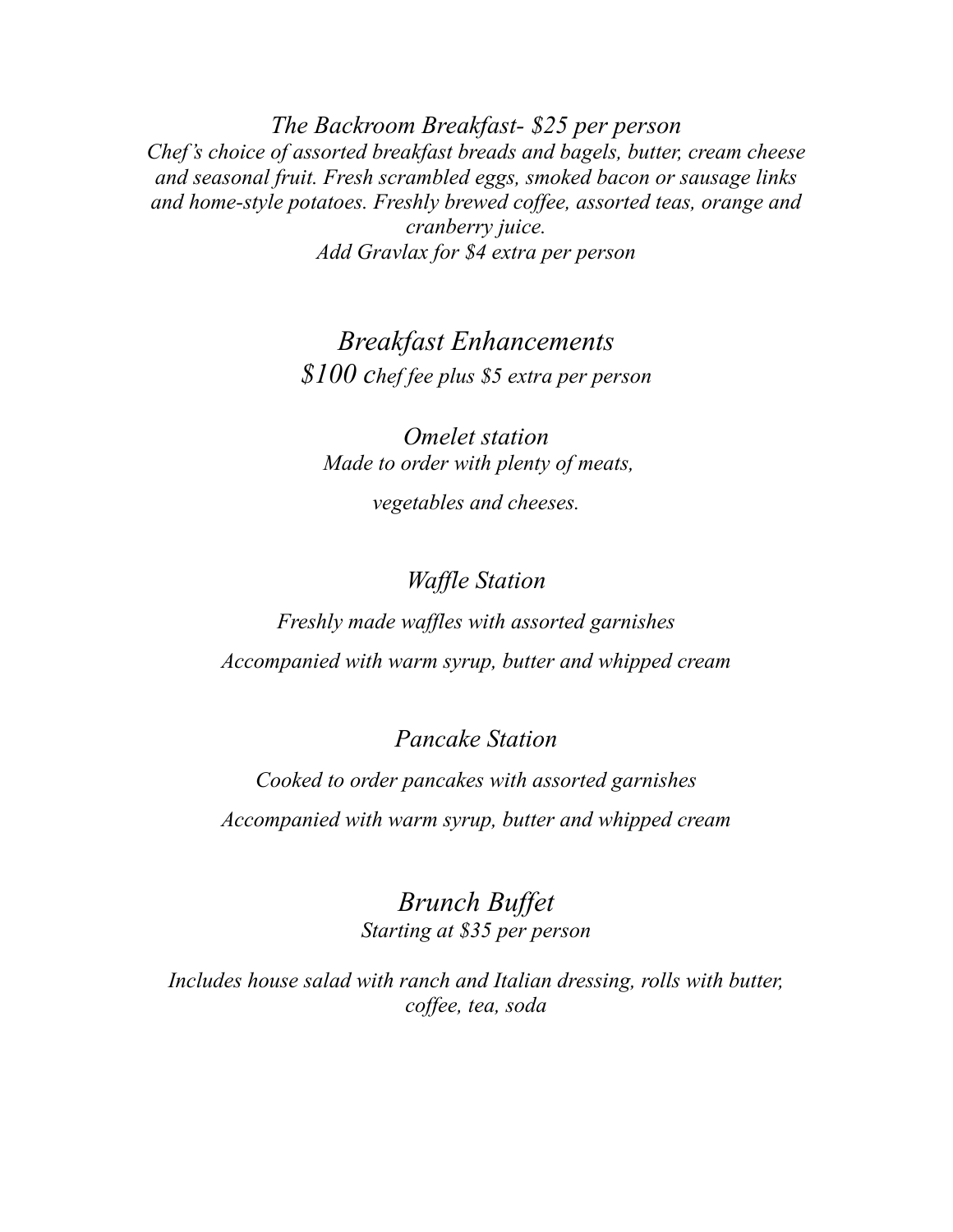## *Breakfast Entrees*

*Chef's choice of assorted breakfast breads and bagels, butter, cream cheese and seasonal fruit. Fresh scrambled eggs, smoked bacon or sausage links and home-style potatoes. Freshly brewed coffee, assorted teas, orange and cranberry juice. Add gravlax for \$4 extra per person* 

> *Brunch Entrees Choose two*

*Honey Glazed Ham*

*Roasted Turkey* 

*Lemon Herb Chicken* 

*Sausage & Peppers*

*Stuff sole florentine.* 

*Chicken Cordon Blu*

*Honey Dijon Chicken* 

*Roast Beef with au jus*

*Lunch Buffet Starting at \$25 per person Choose hot or cold entrée Choose both for \$8 extra per person*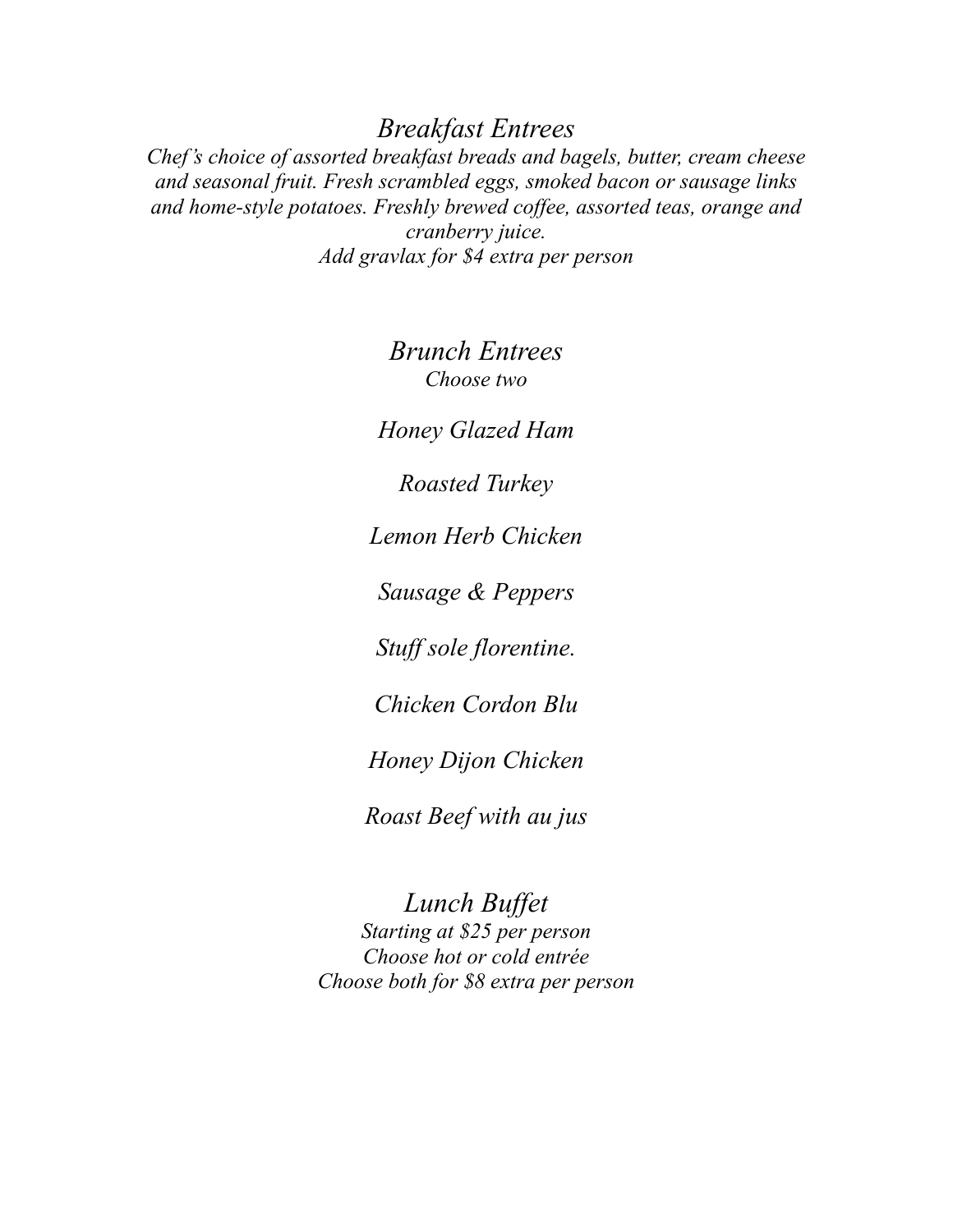#### *Hot Lunch*

*Includes: House Salad with ranch or Italian dressing, fresh rolls and butter. Coffee, tea, soda included*

#### *Choose Two Entrée:*

*Chicken parmesan with penne, sausage peppers and onions, roasted pork loin, grilled chicken teriyaki, mac & cheese, honey dijon chicken, baked whitefish, firecracker salmon, roast beef or sliced steak.* 

#### *Choose Two Sides:*

*Seasonal vegetables, pasta w red or white sauce, rice pilaf, roasted red potatoes, garlic mashed potatoes or scallop potatoes (\$2 extra per person)*

### *Cold Lunch*

*A platter of freshly sliced ham, turkey, and roast beef. Assorted cheeses, sliced breads, lettuce, tomato and onion. House salad with ranch and italian dressing. Accompanied with your choice of one side: Potato salad, macaroni salad, coleslaw, or egg salad. Coffee, tea, soda included*

*Boxed and express lunch options available*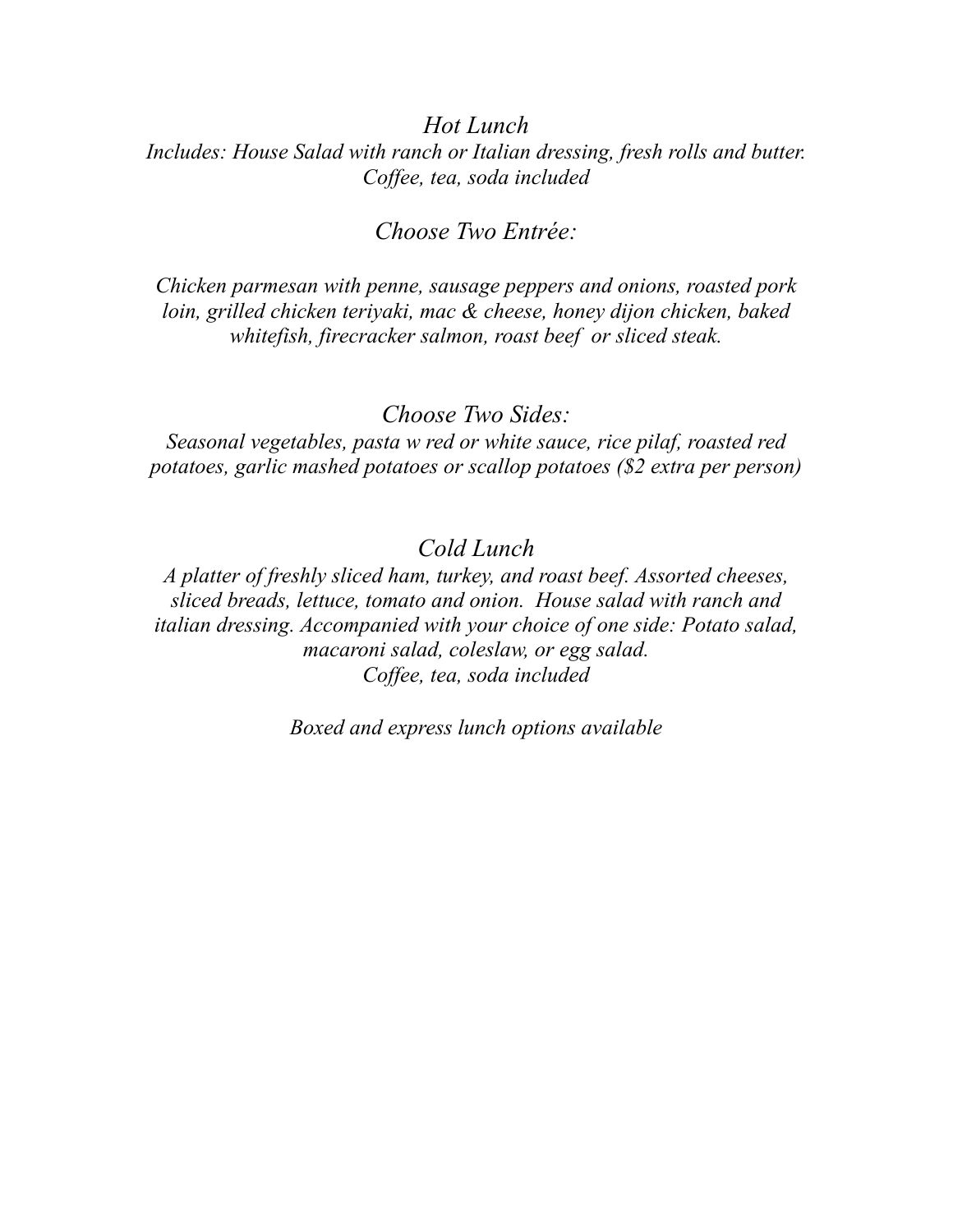## *Dinner Buffet Starting at \$35 per person*

*Includes house salad with ranch and italian dressing, seasonal vegetables, fresh dinner rolls with butter, coffee, assorted teas, and soda.*

> *Choose Two Hot Entrees': Add a third for \$5 per person*

 *Herb crusted pork loin, sliced steak, shrimp pasta, country style spare ribs, firecracker salmon, baked white fish, roast beef with gravy, chicken cordon blu, lemon herb chicken.*

*Choose Two Sides:*

*Roasted red potatoes, garlic mashed potatoes, rice pilaf, pasta with white or red sauce, mashed sweet potatoes or scallop potatoes for \$2 extra per person.*

#### *Special Requests*

*We can prepare any food item within reason. Usually with no additional cost. If you would like something that you don't see, please ask us. We will be glad to accommodate. In addition, our culinary team can create "themed" food buffets including Italian, Caribbean, Mexican, Southern style, Japanese, BBQ and more. All will make your event extra special.*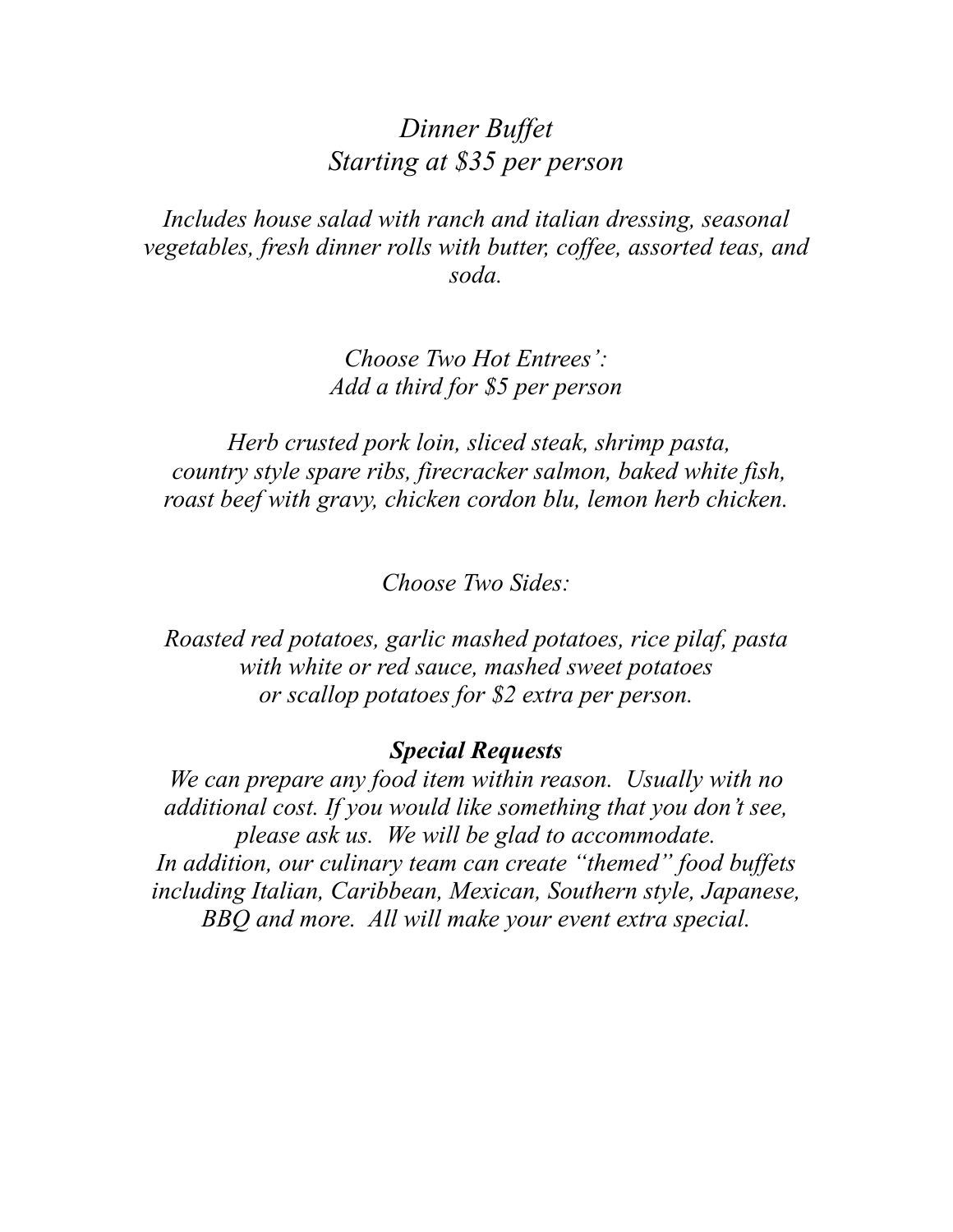# *Family Style Dinner Starting at \$32 per person*

*Entrees Choose two (choose a 3rd option for \$5 per person)*

*Chicken Provencal*

*Honey Dijon Chicken* 

*Stuffed Pork Loin* 

*Chicken Cordon Blu*

*Stuff sole Florentine*

 *Cajun Salmon* 

*Slice Beef*

*Beef Wellington.* 

*Sliced Filet* 

*Dessert -\$2.50 extra per person on any package Assorted cheesecakes Chocolate moose cake Mini fruit tarts Special Order*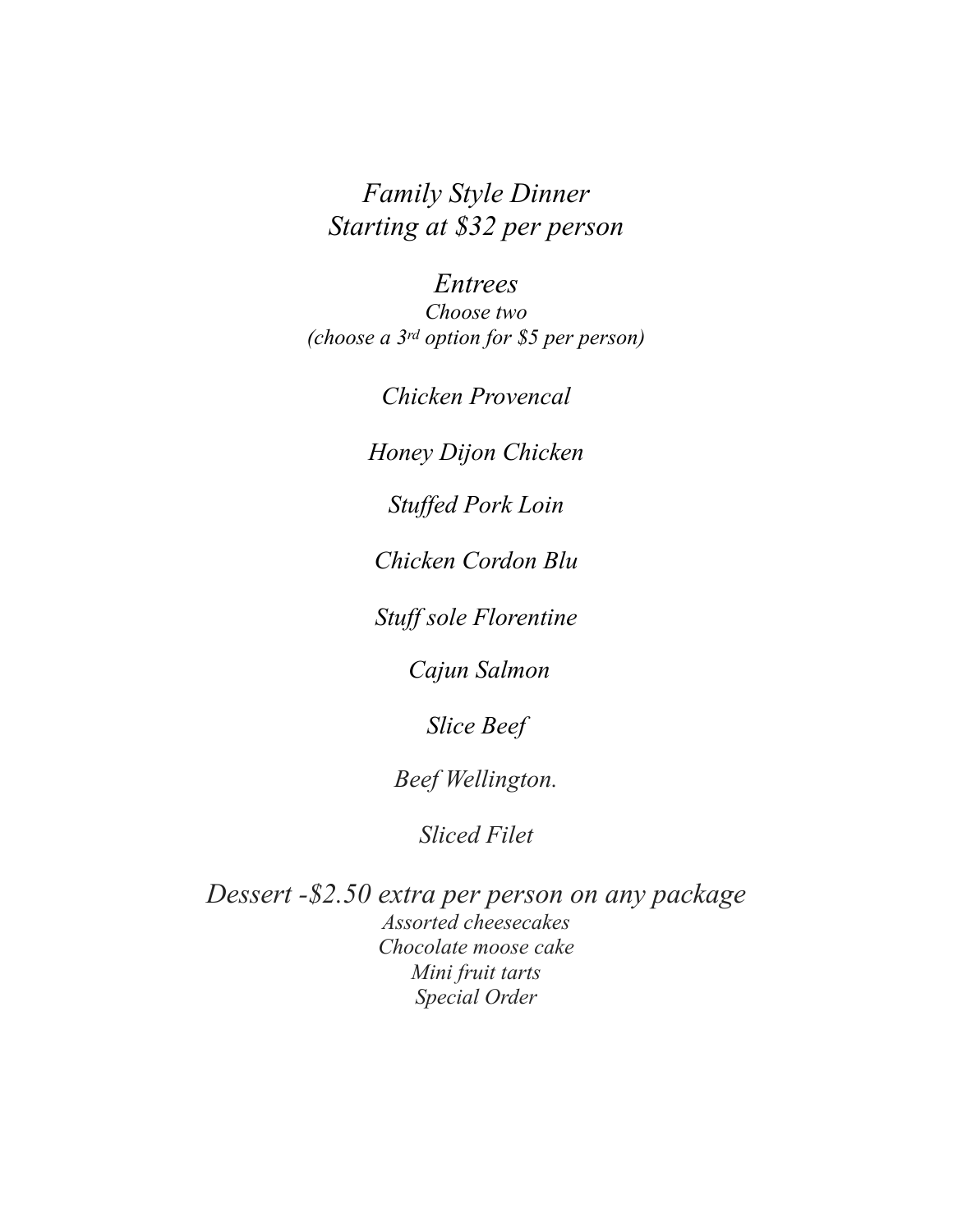### *Hors D'Oeuvres*

*Crudités Assorted fresh seasonal vegetables served with creamy ranch dressing \$75 for 25-35 ppl*

*Cheese Board Assorted gourmet cheeses, seasonal fruits and select breads \$125 for 25-35 ppl*

> *-Fresh Fruit Display-A seasonal medley of fresh fruits \$100 for 25-35 ppl*

*Hot Hors D'Oeuvres Per 50 pieces*

*Pigs in a Blanket \$95 Bang bang shrimp \$135 Cordon Bleu Bites \$100 Mini Beef Wellington \$150 Assorted Mini Quiche \$120 Spanakopita \$100 Asparagus & Asiago \$120 Wings \$95 Mozzarella Sticks \$90 Chicken Tenders \$95 Swedish Meatballs \$85 Bacon Wrapped Scallops \$ Market price Deviled Eggs \$80 Stuffed Mushrooms \$90 Jumbo Shrimp Cocktail \$ Market Price Special order- Market Price*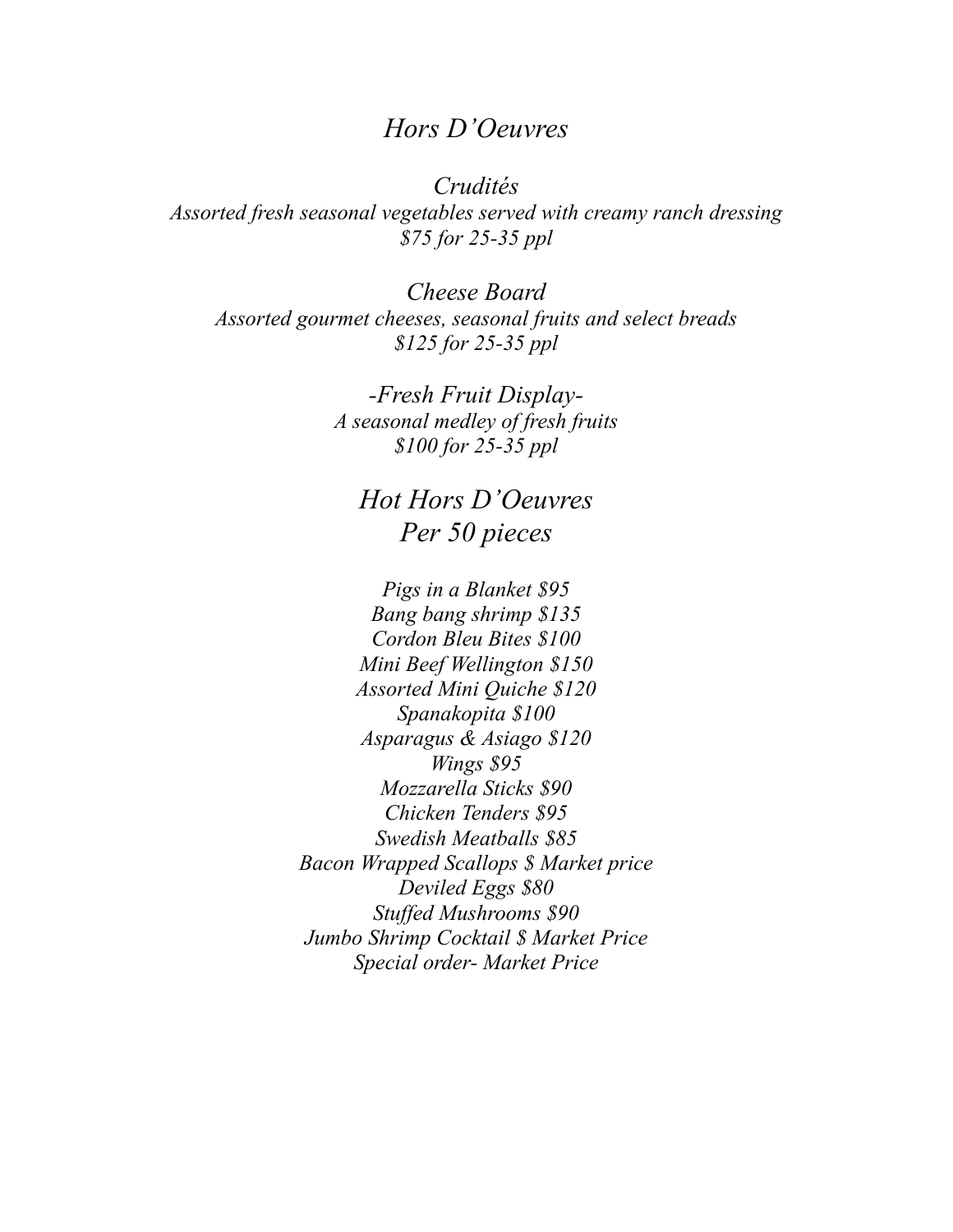### *Chef Action Stations \$100 Chef fee required*

*Add these stations to any buffet*

*Carving Station \$6 per person Includes warm rolls with butter Choose one or Choose two for \$3 per person Oven Roasted Turkey Honey Glazed Ham Roasted Pork Loin Sliced Steak*

*Pasta Station \$6 Per Person Includes two pasta, two meats, two sauces and plenty of vegetables and cheeses.*

*Potato Bar \$4 per person Choose baked or mashed potatoes with: Broccoli Florets, Bacon, Chives, Cheddar Cheese, Butter*

*Taco Bar \$5 per person Choose two: Chicken, Beef, Chorizo or Shrimp for \$1 extra per person All the accompaniments included* 

> *Nacho Bar Nachos, chili and cheese for \$3 per person. Salsa and sour cream*